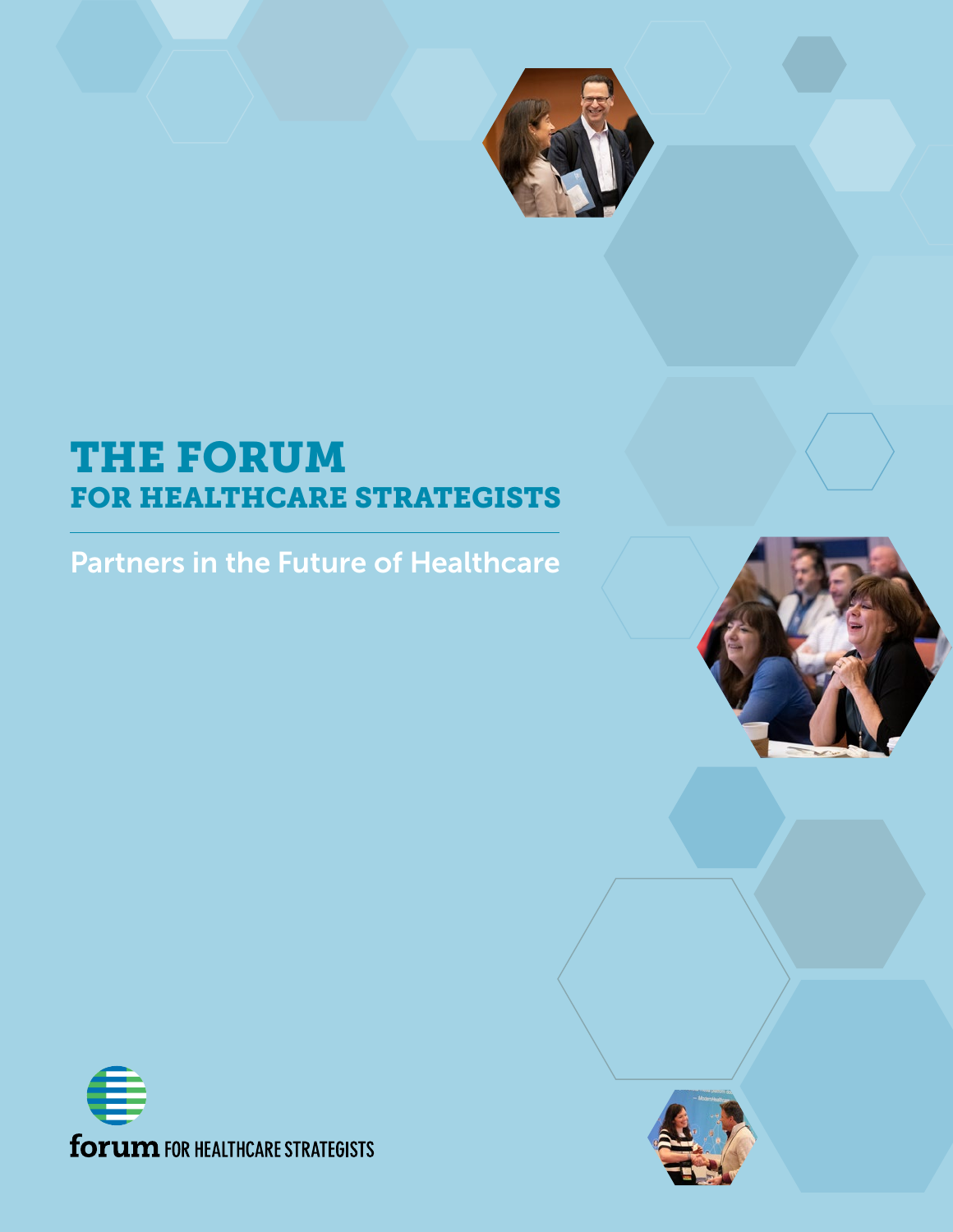### THE FORUM FOR HEALTHCARE STRATEGISTS IS...

an organization formed by leading senior healthcare strategists who have joined forces to collectively and critically examine strategies for the delivery and financing of healthcare. The Forum is a network of communication and professional development, with the ultimate purpose of inspiring new, creative, and more effective healthcare for individuals, organizations, and communities.

# THE FORUM MEMBERS ARE...

the visionary leaders of today's healthcare.

The Forum is the professional membership organization of choice for senior-level healthcare executives representing a range of disciplines, including:

- Marketing
- Communications
- Business Development
- Physician Relations and Sales
- Physician Practice Marketing
- Digital, Social Media, and Web Strategies
- Strategic Planning
- Strategy Development and Implementation
- Public Relations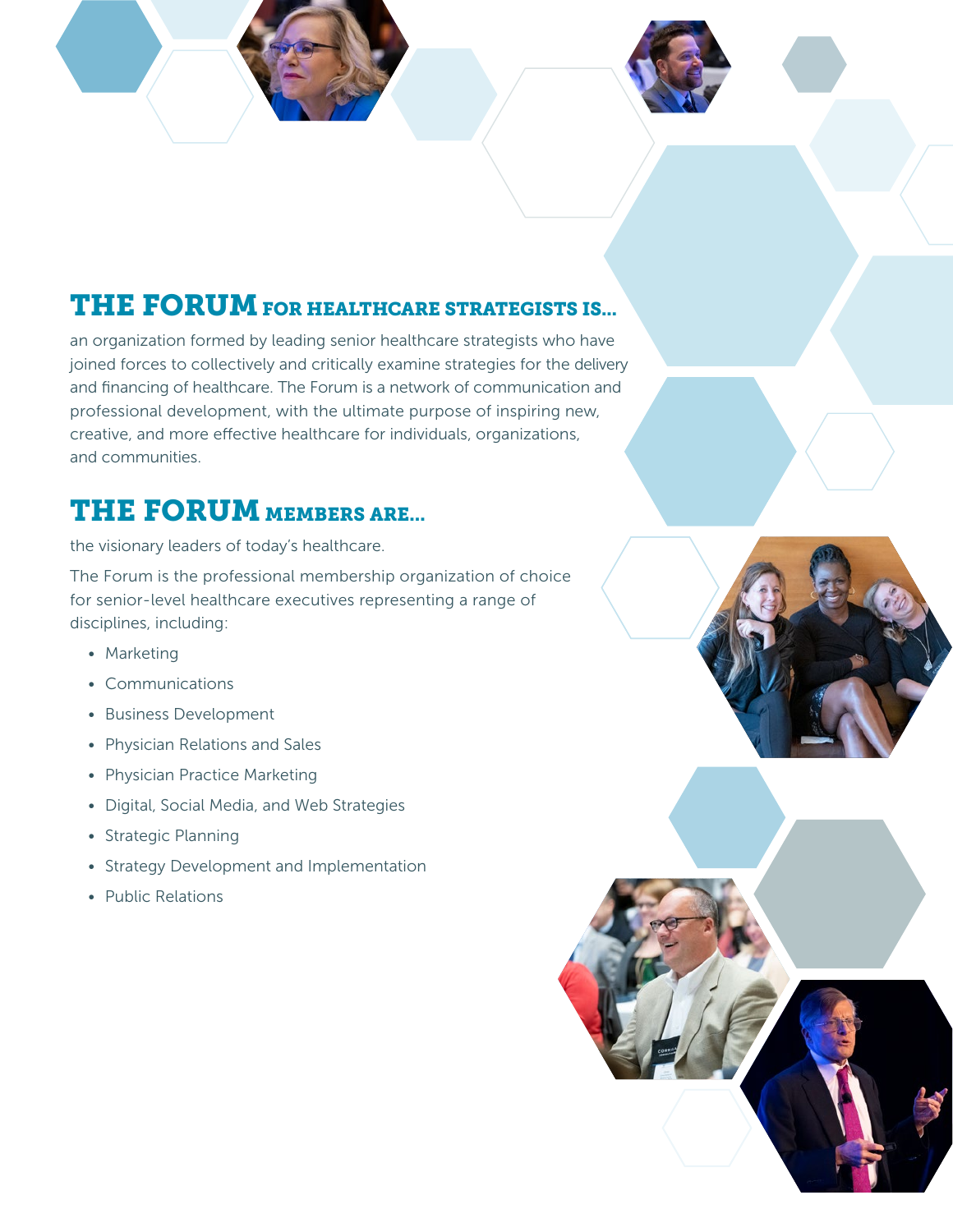# THE FORUM IS YOUR RESOURCE...

The Forum is your personal resource for news, data, education, and information to make your organization more competitive.

### Benefit from:

#### The Healthcare Marketing & Physician Strategies Summit

This annual conference is widely recognized as the event of the year for senior-level marketers, digital strategists, and physician relations executives from healthcare organizations nationwide. Forum members receive discounted registration for the Summit.

#### Webinars and Podcasts

Live webinars and podcasts feature practical strategies and expert insights on the opportunities, challenges, and tactics facing healthcare organizations today. These programs are complimentary for Forum members.

#### Healthcare Strategy Alert<sup>®</sup>

This highly acclaimed online newsletter features original articles as well as curated content on innovative trends, new research, technology developments, and proven success strategies from fellow Forum members and other organizations.

#### Members-Only Resources

Members receive access to an online Membership Directory and other exclusive resources on the Forum website. The website also features job listings, book picks, white papers, articles, and other valuable content.

#### The Best Networking in the Field

The Forum enables peer-to-peer connections with hundreds of leading healthcare marketers, strategists, digital innovators, and physician relations executives from across the country.